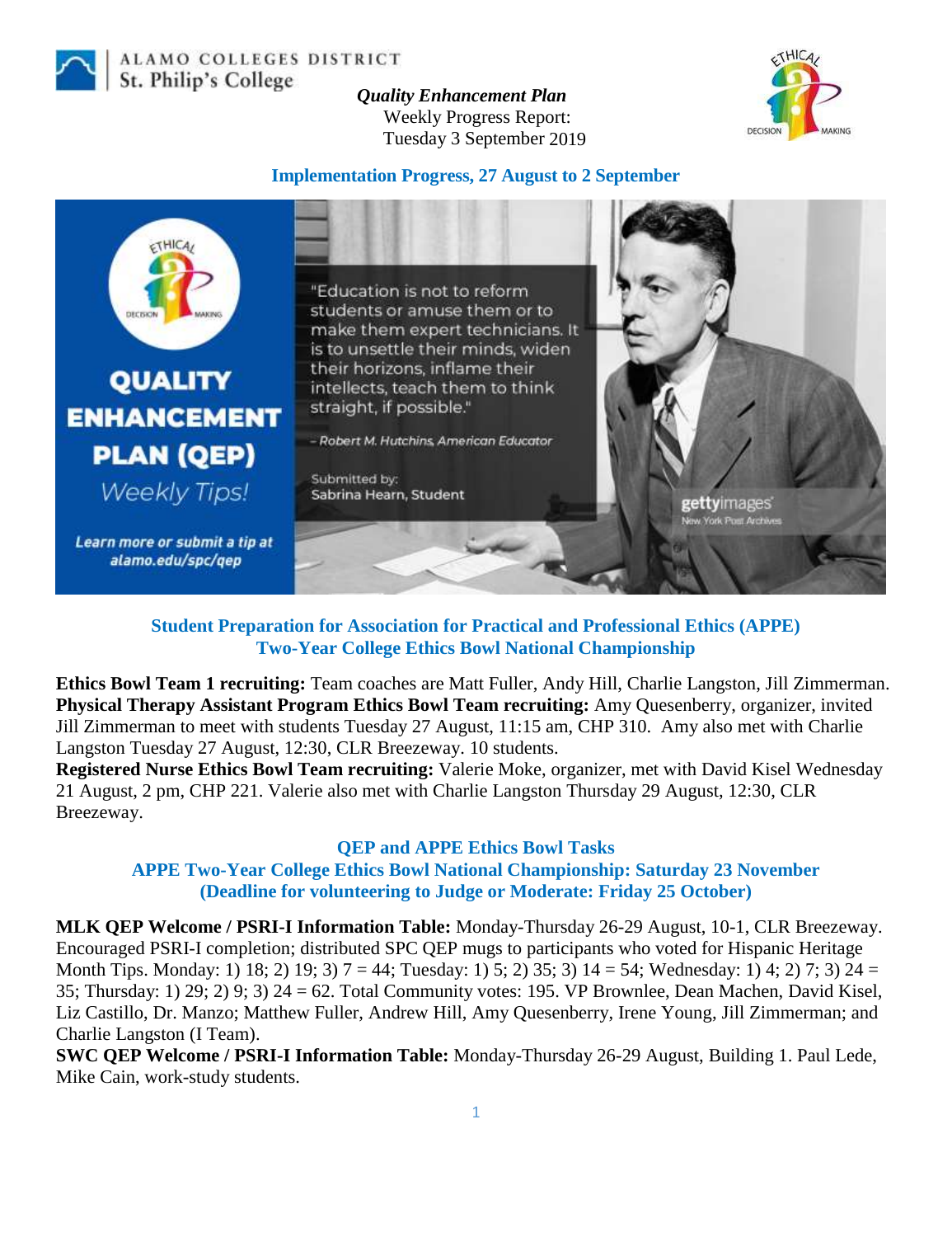**Engage students in Ethical Decision-making learning opportunities** / **Faculty-Student Best Practices Sharing, New Initiative:** New and returning student Orientation, Early Childhood and Family Studies, Thursday 29 August, 6 pm, CHP 137. Vlasta Jurkovic, Program Director; Amy Huebner, Faculty; Andrew Rivera, Librarian; Ms. Sauceda, Adviser; Student representative Felicia Campos; 25 students and personnel in total. Amy Quesenberry.

**Infopacket: Revised Rules; Competition Schedule.** Ongoing through Saturday 23 November. David Kisel, Andrew Hill, Matt Fuller, Jill Zimmerman, Charlie Langston, Dr. Manzo.

## **2019 Fall Upcoming and Recently Confirmed QEP and Ethics Bowl Tasks, Events and Initiatives 3 September to 13 December**

### **Assessment**

**PSRI-I (Personal and Social Responsibility Inventory) pre-Test:** Friday 23 August to Friday 20 September. 347 completed as of 8/30; as of 9/3 23 students completed; collected incentives at MLK Campus. **PSRI-II post-Test:** Monday 18 November to Friday 13 December.

**Review of Ethics Bowl Cases:** Wednesday 9/4 to Saturday 11/23. David Kisel, Andrew Hill, Matt Fuller, Jill Zimmerman, Charlie Langston, Dr. Manzo.

**Faculty-Student Best Practices sharing Follow-up:** Social and Behavorial Sciences, Friday 20 September. **Faculty-Student Best Practices sharing Follow-up:** Communications & Learning, Friday 20 September.

**Community Awareness:** Diesel Advisory. Don Fernandez, ASE Certified Technician, Program coordinator, Monday 14 October, 11:30, Building 6.

**SPC Community-wide Ethical Decision-making awareness:** Information session, Early Childhood and Family Studies, Wednesday 16 October, 6 pm, CHP 137.

**Community Awareness:** Ethics Bowl Training for Judges and Moderators: 1. September to October; 2. Employee Development Day Friday 25 October (two-three time slots); 3. November. Deadline for volunteering: Friday 25 October.

**Community Awareness / Faculty-Student Best Practices sharing:** Association for Practical and Professional Ethics (APPE) Two-Year College Ethics Bowl National Championship. Saturday 23 November, 7:30-3pm, SLC second floor. **<https://appe-ethics.org/2016-ieb-regional-list-and-information/>**

### **2020 Spring Tasks, Events, and New Initiatives**

**Faculty-Student Best Practices sharing:** Communications & Learning Department; Professional Development Week (to include DC/ECHS mentors, adjuncts), Saturday 16 January. **Faculty-Student Best Practices sharing:** Communications & Learning Department Follow-up, February.

**ISLO Calibration:** Thursday 6 February, 1-5pm, CLR 208. Shanna Bradford. **ISLO Assessment:** Friday 7 February, 7:30-5, CLR 208; 210. Shanna Bradford. **2016-21 Five-year Report:** Due 2021.

### **Archives for Weekly Progress; Mid-Year; and Annual Reports 2016 January to Present**

<https://www.alamo.edu/spc/about-spc/strategic-plan/quality-enhancement-plan-qep/about-qep/> end